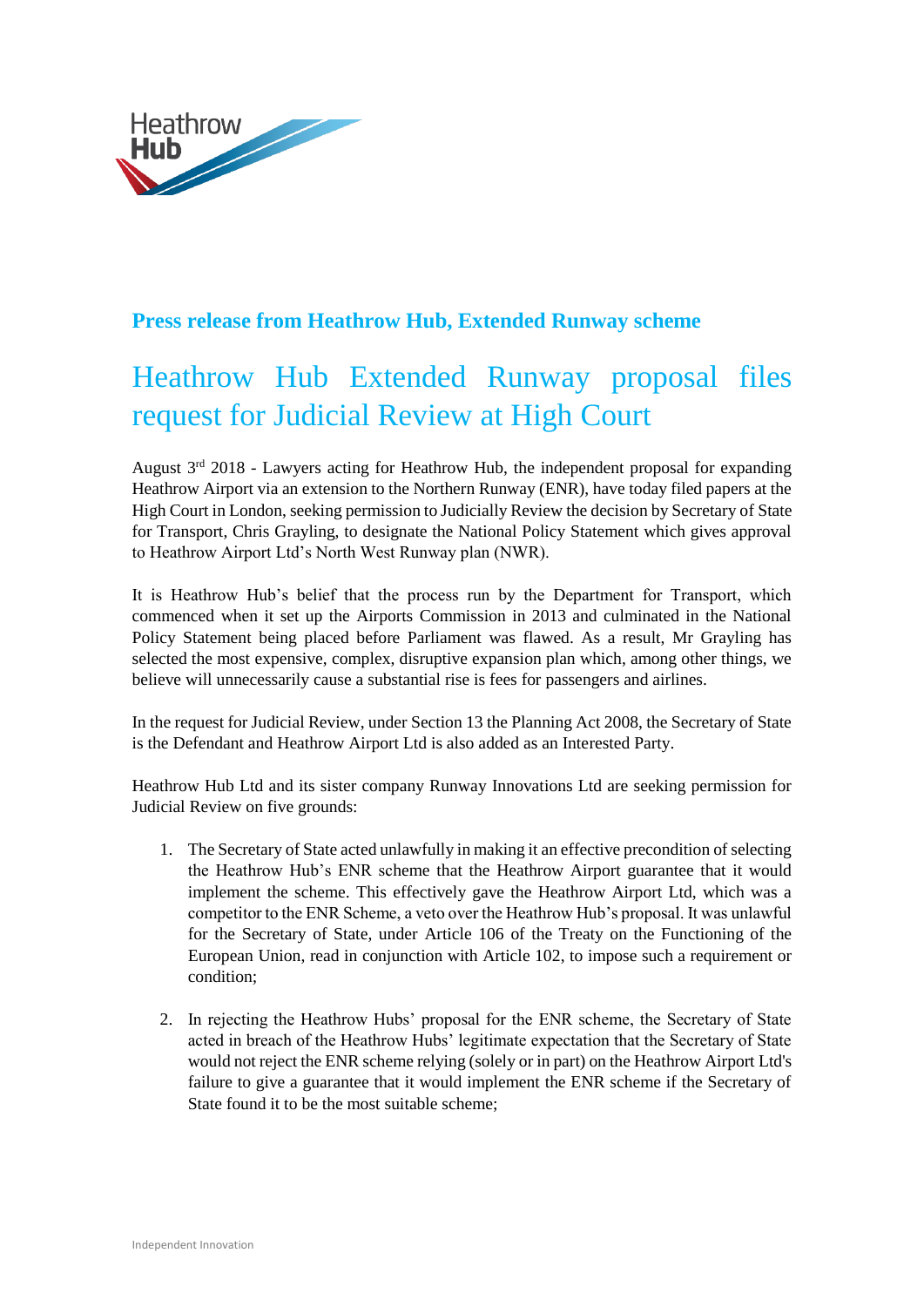

- 3. In accepting the Heathrow Airport Ltd's North West Runway ("NWR") scheme and rejecting the ENR scheme, the Secretary of State had regard to an immaterial consideration, namely his factually incorrect assumption that the NWR scheme provided greater capacity for air traffic movements ("ATMs") and more respite (pauses for local residents from noise exposure), and/or failed to have regard to a material consideration, namely the evidence which demonstrated that the ENR scheme provided for at least the same capacity in terms of ATMs as the NWR scheme and that the NWR scheme could not in practice deliver the levels of respite attributed to it;
- 4. The Secretary of State failed to provide any or any adequate and/or intelligible reasons for its assertion in the Airports NPS that the NWR scheme provided greater capacity for ATMs and more respite than the ENR scheme;
- 5. In basing his decision to reject the ENR scheme partly on concerns relating to its safety and the implications of this for deliverability, the Secretary of State acted unfairly in that he failed to provide any or any intelligible details or explanation of what the safety concerns were or what those concerns were based upon. He also acted contrary to the Heathrow Hubs' legitimate expectation that he would, before relying on a particular matter for rejecting their scheme, bring that matter to their attention and give them a reasonable opportunity to respond.

Heathrow Hub's legal advisers are DAC Beachcroft LLP, Martin Kingston QC and Satnam Choongh of No 5 Chambers as well as Robert O'Donoghue QC and Emma Mockford of Brick Court Chambers.

## **Contacts**

| <b>Boscobel &amp; Partners</b> |               |
|--------------------------------|---------------|
| George Trefgarne               |               |
| Charlotte Walsh                | 0203 642 1310 |
| <b>Heathrow Hub</b>            |               |
| Jock Lowe                      | 07831 599 925 |
| <b>DAC Beachcroft LLP</b>      |               |
| Charlotte Boston               | 0117 366 2467 |
|                                | 07823 668147  |